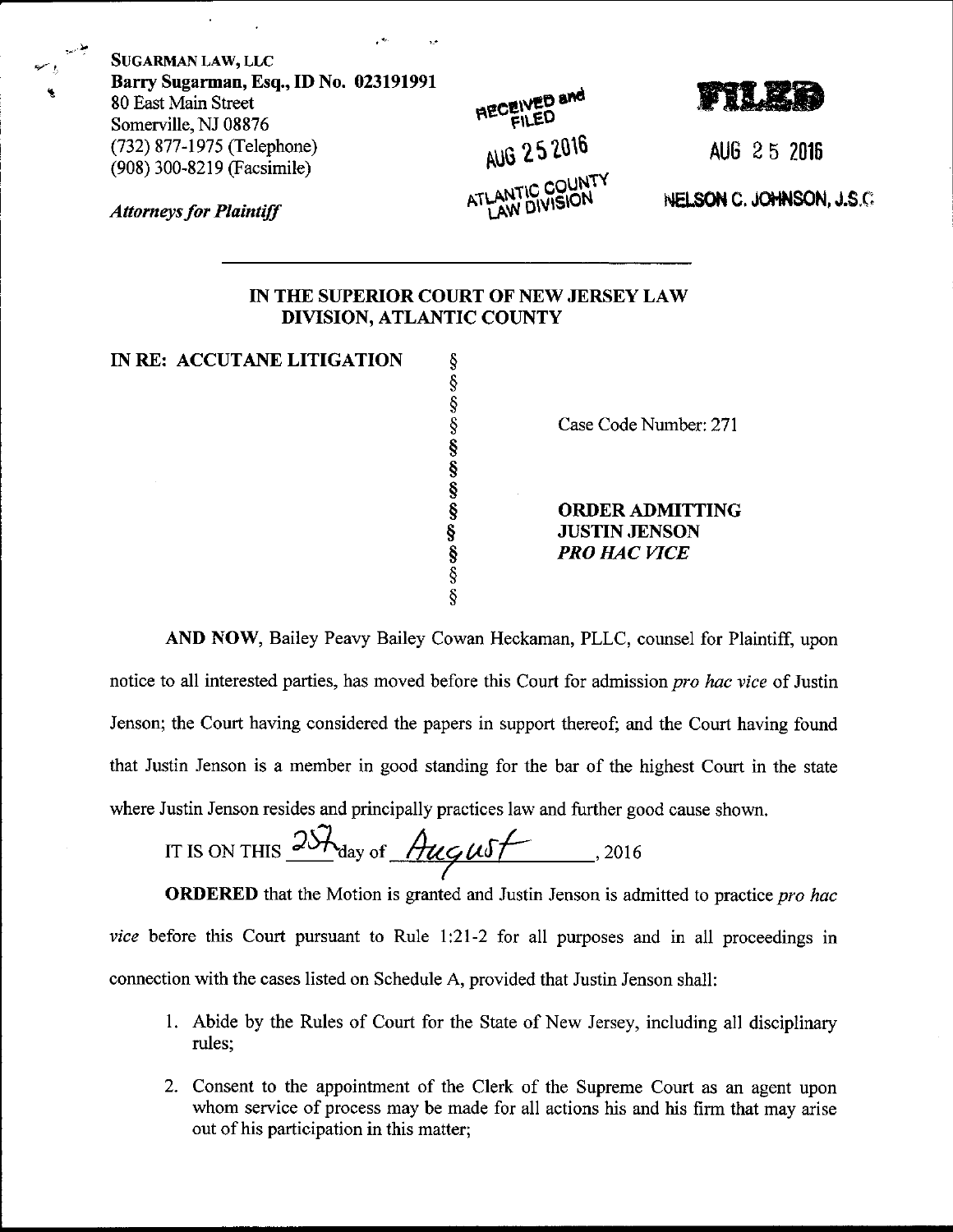- 3. Notify the Court immediately of any matter affecting his standing before this Court; and
- 4. Have all pleadings and other papers filed in the Court signed by an attorney-at-law of this Court employed by the firm of Bailey Peavy Bailey Cowan Heckaman, PLLC, who shall be responsible for the conduct of Justin Jenson; and it is further

ORDERED that Justin Jenson shall make payment of fees as provided in the New Jersey

Rules of Court, Rule 1:28-1(b), 1:28-2 and 1:28B-1(e), within thirty  $(30)$  days of the date of this

Order, and it is further

 $\cdot$ 

ORDERED that the Clerk of this Court shall forward a copy of this Order to the

Treasurer of the New Jersey Fund for Client Protection; and it is further

ORDERED that copies of this Order shall be served by attorneys for Plaintiff upon all

counsel of record within seven (7) days of receipt thereof.

Nas CSit

Snorable Nelson C. Johnson

[ ] Opposed  $\bigcup$  Unopposed